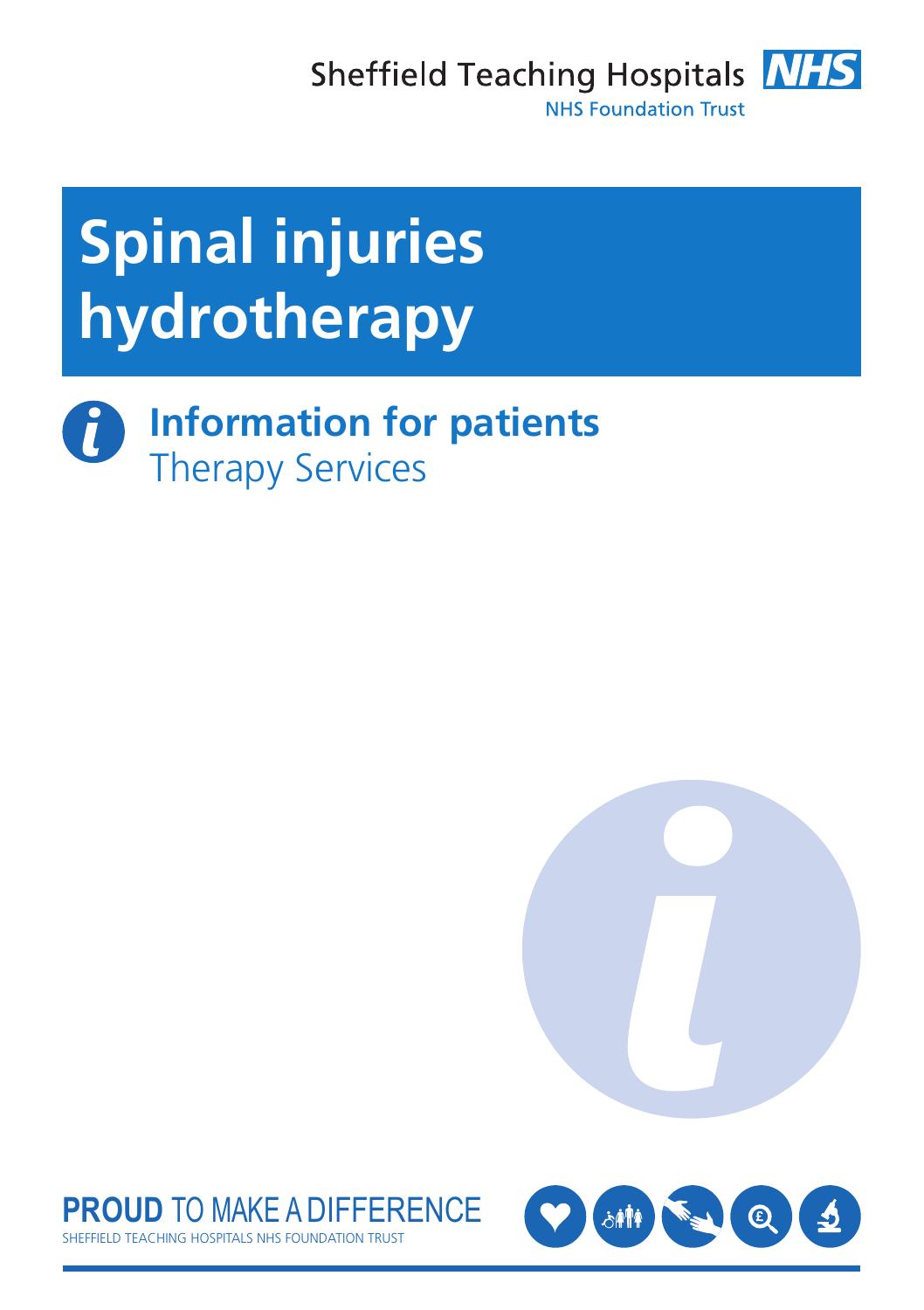Your named therapist has referred you for a hydrotherapy session.

## **What is hydrotherapy?**

Hydrotherapy involves exercising in warm water at a temperature of 34 to 37°C. The warmth can help to reduce pain and muscle spasm, making movement easier. The ability to float in water reduces the amount of weight going through your limbs and can be used to assist movement (to increase range) or to resist movement (to make muscles stronger). Some research also suggests that walking can be improved by hydrotherapy in patients with incomplete spinal cord injury.

Whilst in the pool, you will receive treatment from a physiotherapist who will be aware of your overall therapy goals and who will discuss with you the aims and treatment plan for your pool sessions. These might include: decreasing the stiffness in your muscles, stretching to gain range of movement, strengthening exercises, walking practice, or swimming to increase your fitness. We hope to be able to give you the opportunity of developing skills and techniques that you may be able to use if you go to a swimming pool following your discharge.

Following your initial session with the physiotherapist you may go on to have sessions with a physiotherapy technician or assistant.

We aim to give you at least one session every 2 weeks, but this may vary depending on service demand and staffing, as well as your goals for hydrotherapy.

### **What should I bring with me?**

- Any inhalers or GTN sprays that you may need when exercising.
- You must provide your own suitable swimming costume / swimming shorts.
- Any shower gels / soaps / shampoos you would like to use after your session. There is no need to bring towels; we can provide them.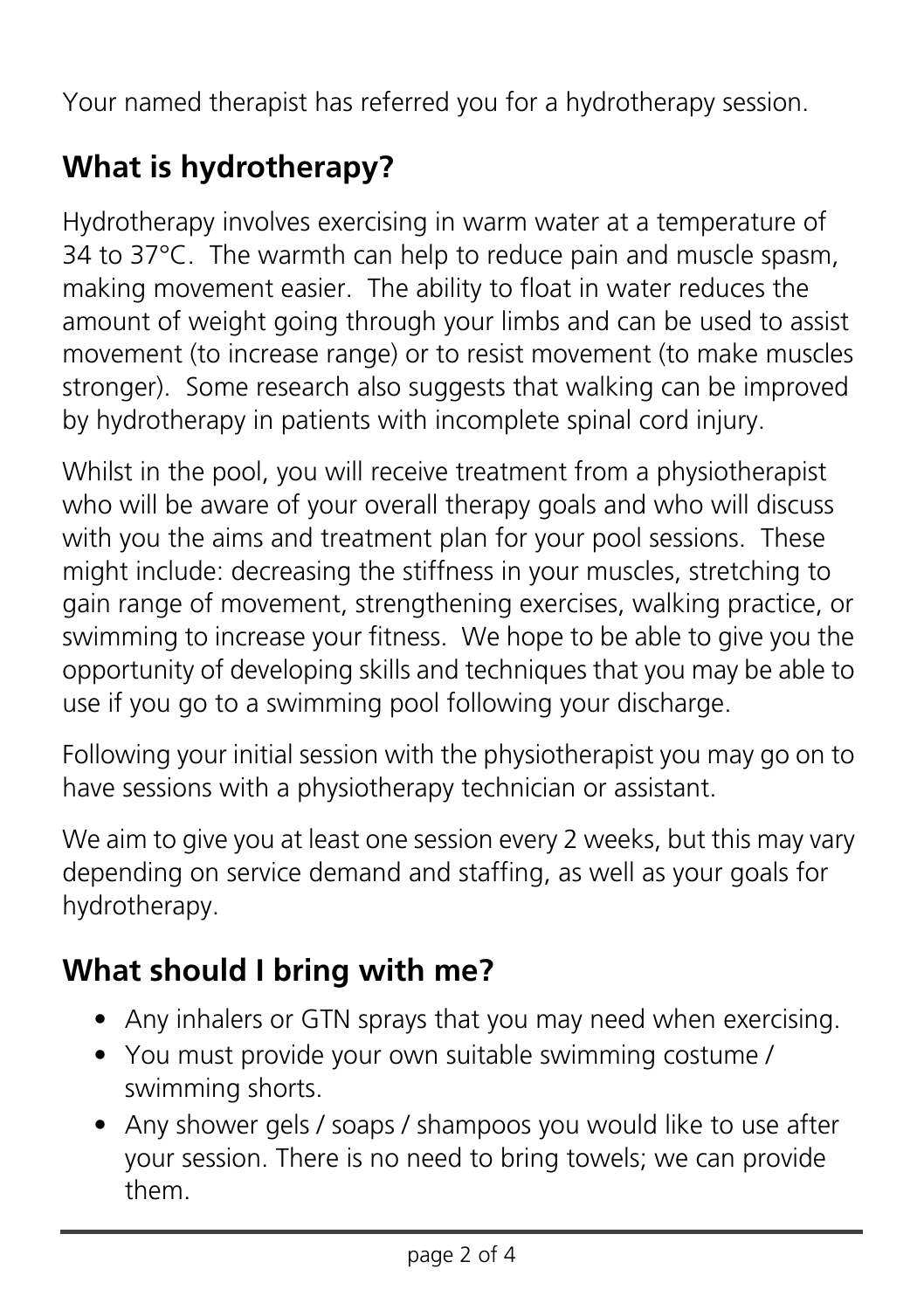- No jewellery, including watches, should be worn in the pool.
- Please do not bring any valuables to the pool.
- Please ensure the nursing staff have provided you with any dressings required, e.g. for suprapubic catheters. Any small wounds / cuts / grazes must be covered by appropriate dressings; please speak to the nursing staff and inform the therapist about these before entering the pool.

#### **What else do I need to do before hydrotherapy?**

- You must have some breakfast on the morning of your pool session and drink plenty afterwards to replace lost fluids. Water will be provided.
- You will need to be on a controlled bowel regime before using the pool.
- You should not attend if you have had a bladder, bowel or stomach upset in the 48 hours before your pool session.
- If you feel that you have not had an adequate bowel movement on the morning of your session, please do not attend. Any bowel accidents in the pool result in it being closed for a significant period of time. If in doubt, do not attend and inform the therapist as soon as possible.
- If you do self-intermittent catheters, we recommend that you perform one before you come down for your pool session.
- If you have an open wound please check with the nursing staff before attending. We may need to postpone your session until your wound has healed.
- If you are unable to attend your session please let the therapy department know as soon as possible as someone else may be able to take your session.